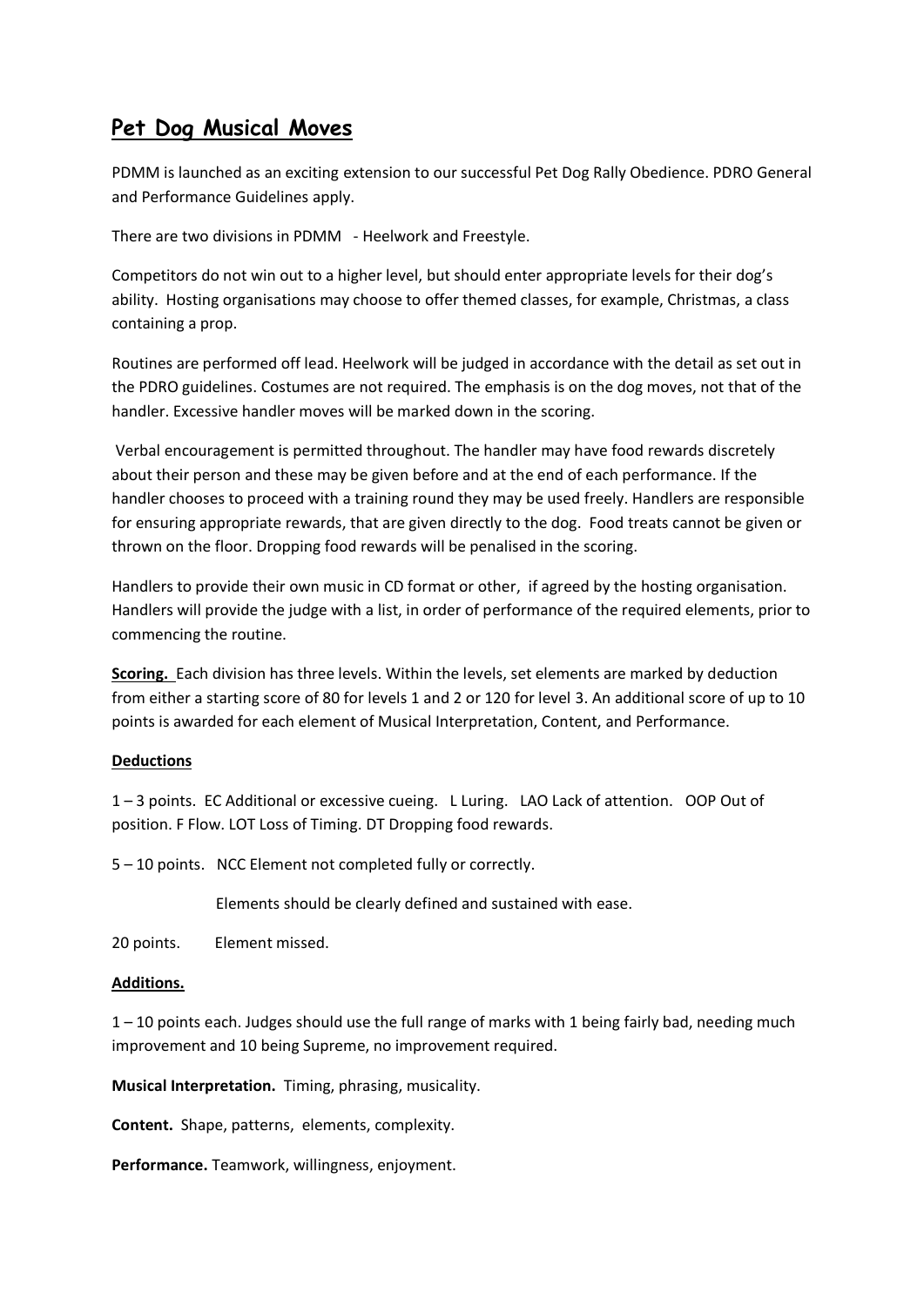# **PDMM – Heelwork.**

Level 1 8 elements time required up to 2 minutes **Starting score of 80 points Additional points up to 30 = Total points achievable 110. Awards : Excellent 100-110 Outstanding 85-99 Good 75 -84**  2 elements from Heel, Side Leg, Thigh 12 paces in a straight line of 2 positions 2 elements One circle left and circle right 8 handler steps min. can be heel, side, leg or thigh. 1 element Serpentine 2 loops can be heel, side, leg or thigh or front. 180 pivot left or right 2 x spins clockwise or anti 4 steps backward or sideways for the dog at side or front with/without handler

**Additions : Musical Interpretation**, **Content, Performance**.

### **Level 2 8 elements time required up to 2 minutes**

**Starting score of 80 points Additional points up to 30 = Total points achievable 110.** 

#### **Awards : Excellent 100-110 Outstanding 85-99 Good 75 -84**

1 elementof Heel or Side in a straight line, 12 paces

1 elementof Leg, Thigh, Zig, or Zag 12 paces straight line

Circle left and right 8 handler steps minimum can be heel, side, leg , thigh zig or zag.

Serpentine 4 loops can be heel, side, leg or thigh or front.

360 pivot left or right

4 sidesteps with the handler with dog Heel, Side or Front

4 steps backward with handler with dog Heel, Side or Front

#### **Additions : Musical Interpretation**, **Content, Performance**.